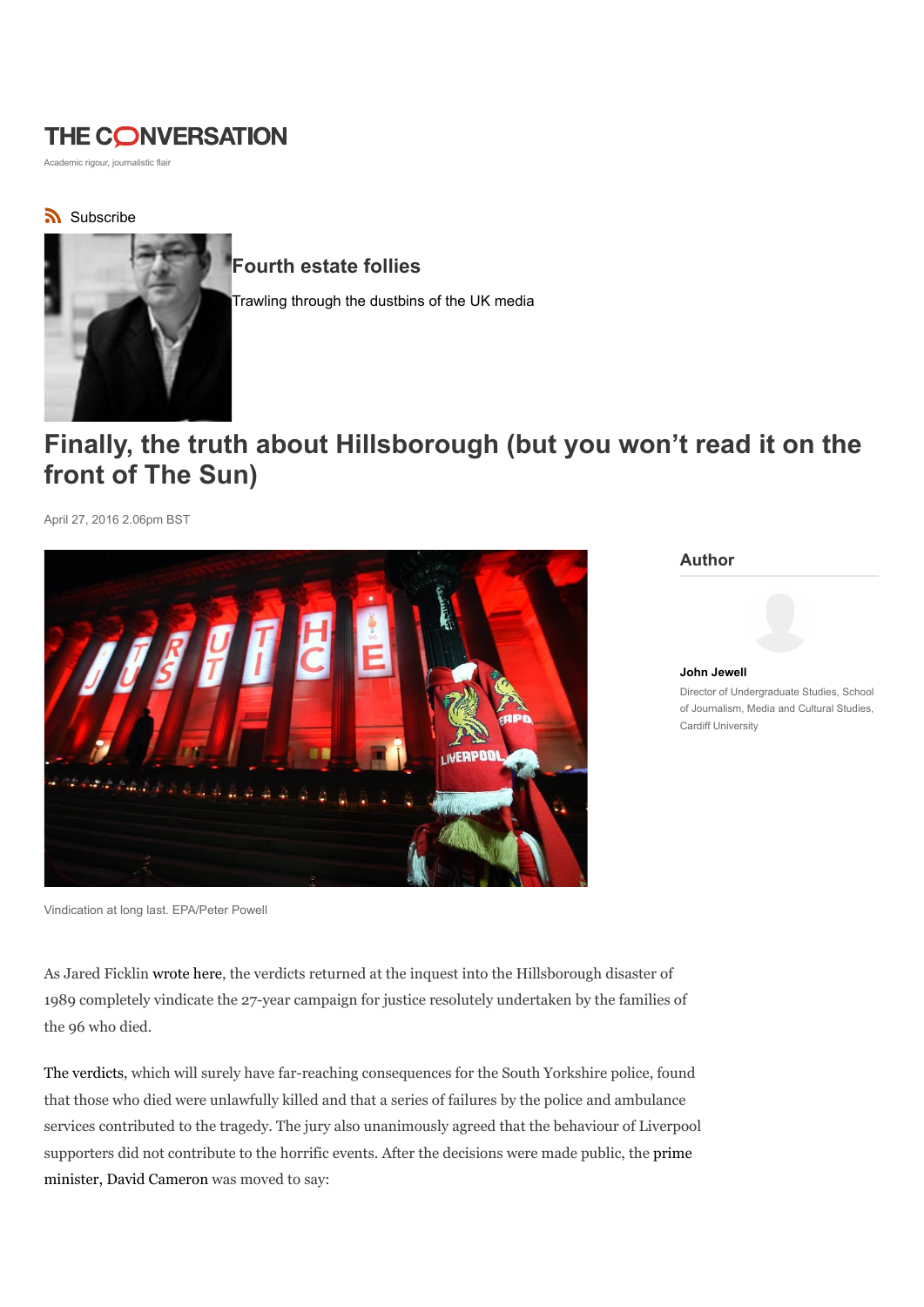All families and survivors now have official confirmation of what they always knew was the case, that the Liverpool fans were utterly blameless in the disaster that unfolded at Hillsborough.

Outside the court, Margaret Aspinall, whose 18-year-old son James died in the disaster, said: "Let's be honest about this – people were against us. We had the media against us, as well as the establishment."



And, when we consider Mrs Aspinall's sentiments concerning the media and the fact that both The Sun and The Times, in isolation, originally chose not to cover the verdicts on their front pages the following morning it's impossible not to think about how the tragedy was originally reported by The Sun.

On April 19, four days after the disaster occurred, The Sun printed its "THE TRUTH" edition, where its front page alleged that Liverpool fans had stolen from the bodies of the victims, urinated on "brave cops" and, in a particularly appalling piece of fantasy which I quote in full, alleged that: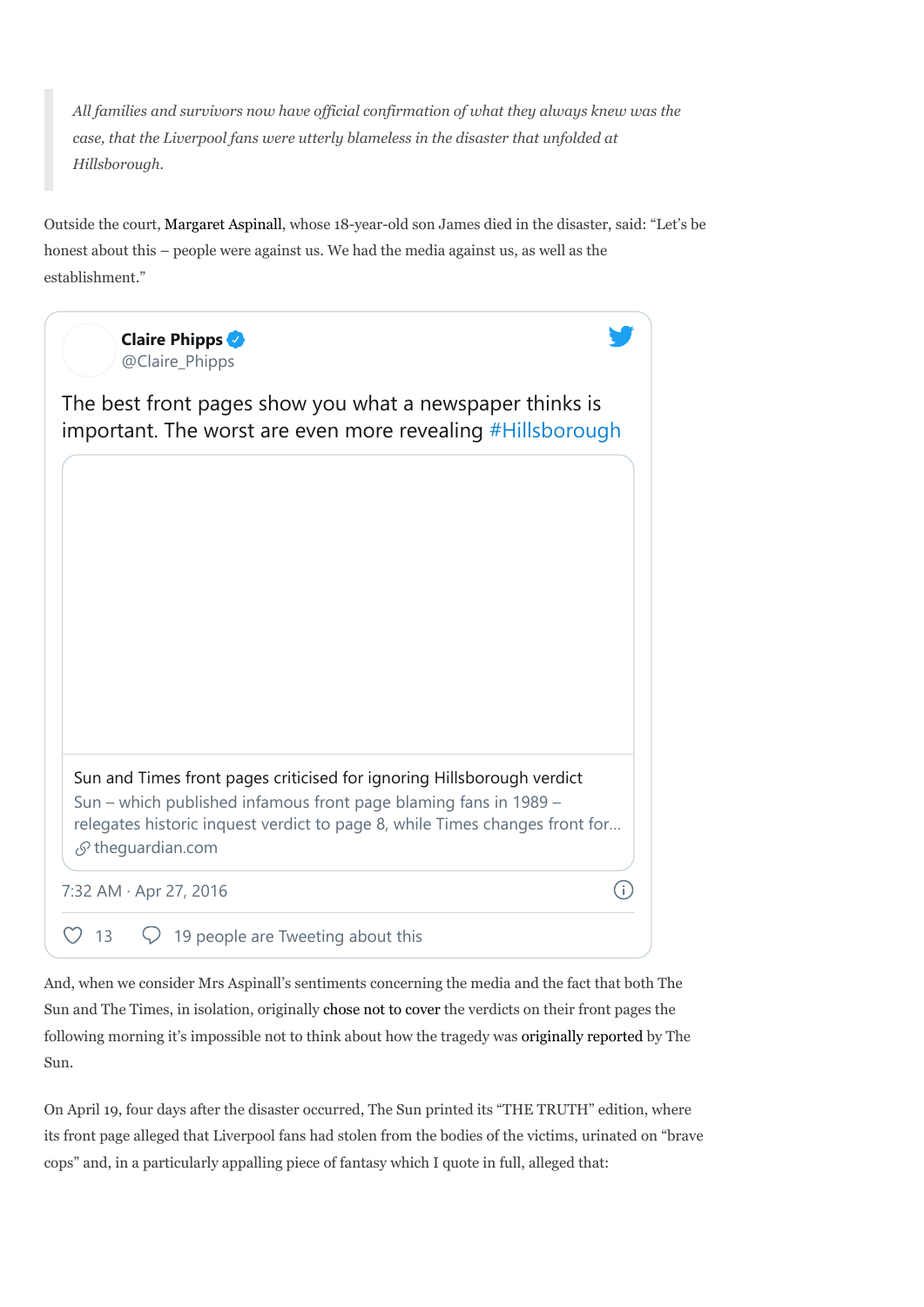In one shameful episode, a gang of Liverpool fans noticed the blouse of a girl trampled to death in the crush had risen above her breasts. As a policeman struggled in vain to revive her they jeered: "Throw her up here and we will \*\*\*\* her."



The Sun's front page following Hillsborough.

In their book about the Sun, Peter Chippendale and Chris Horrie describe the atmosphere inside The Sun's newsroom in the Hillsborough era under the editorship of Kelvin Mackenzie.

It was a place, they write, of terror – where the editor's personality dominated to such an extent that even though there were grave misgivings about the accounts of what happened at Hillsborough (none of the allegations, of course, were attributable) journalists felt intimidated and powerless to object to the terrible smears.

Harry Arnold, the reporter whose by-line appeared next to the story along with John Askill, told the BBC in 2012 that when he saw the article ready for print he was "aghast". He

#### said:

The fact is reporters don't argue with an editor. And in particular, you don't argue with an editor like Kelvin Mackenzie.

It's worth pointing out, though, that various other newspapers were culpable in peddling the narrative of supporter misbehaviour and criminality. The Daily Express, for example, on April 18 ran with the front page headline, POLICE ACCUSE DRUNKEN FANS. Football Fanzine When Saturday Comes did a round-up of some of the headlines including the Sunday People's: BODIES SPIKED AS CRAZED MOB FLEE.

## Anger on Merseyside

Such reports must be seen in their political and social context. The subject of football hooliganism had great currency in the late 1980s and, as Jemphrey and Beddington point out, Liverpool as a city had been subject to continual negative imagery and bad press from the national newspapers in general. Hooliganism as a cause of the tragedy was the accepted "wisdom" in the aftermath of events – and not just in the tabloid press.

Yet it is The Sun that remains most closely associated with the lies and disinformation perpetuated around the Hillsborough tragedy. There are a number of reasons for this. It's because of the apparent certainty of the THE TRUTH headline and the belated apologies; it's because of the habitual cockiness of Mackenzie and his return as a Sun columnist. It may even be, as Mackenzie himself maintains, because The Sun was so pro-Thatcher – and the city in general was so vehemently opposed to a variety of Tory policies.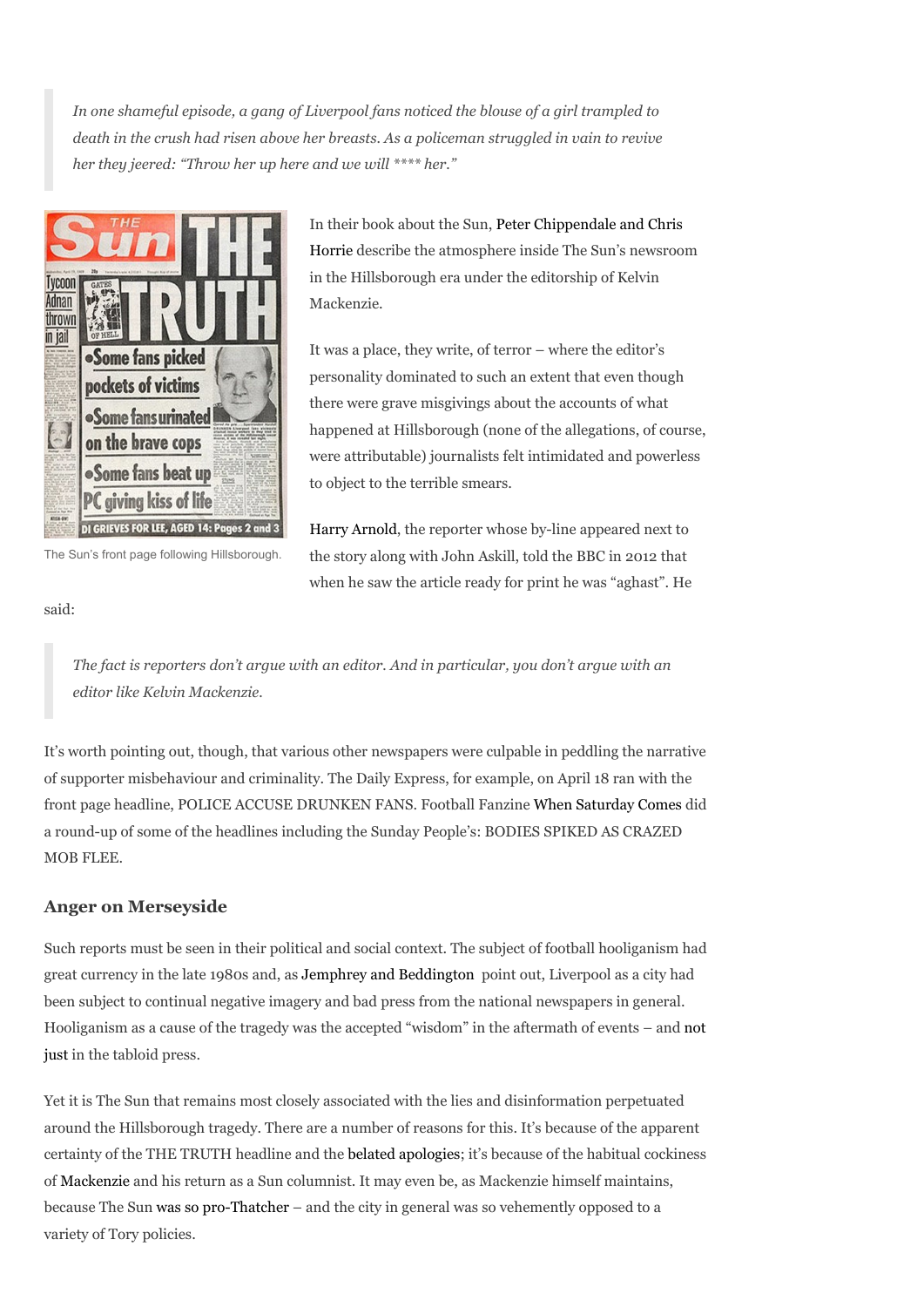

The reaction on Merseyside. PA / PA Wire/Press Association Images

But it is little wonder, reading once again The Sun's accumulated coverage of the immediate aftermath of the tragedy, that the anger on Merseyside felt toward the paper since 1989, despite the seemingly grudging and belated apologies, has hardly subsided. After the verdicts were announced, former Liverpool players called for the closure of the paper – and at the post-verdict press conference it became clear that Sun journalists were not welcome as they were asked to leave "quietly by the back door".

But what must not be forgotten or side-lined is the fact that, as Mick Hume wrote in Spiked in 2012, The Sun (and the other papers, for that matter) did not simply make up the slanderous and despicable stories they ran. They were wilfully fed false stories by the establishment and by police officers who have subsequently admitted their guilt.

In truth, it's not only the Sun but also other major newspapers who bear collective responsibility for failing in their duty to adequately investigate the terrible allegations before printing. But it's the actions of the Sun, in it's misplaced confidence and brazenness, which partially fuelled the campaign for justice which lasted 27 years.



The Sun Hillsborough UK tabloids Hillsborough disaster

 $\blacklozenge$ 

Sun journalists need not apply. Author provided